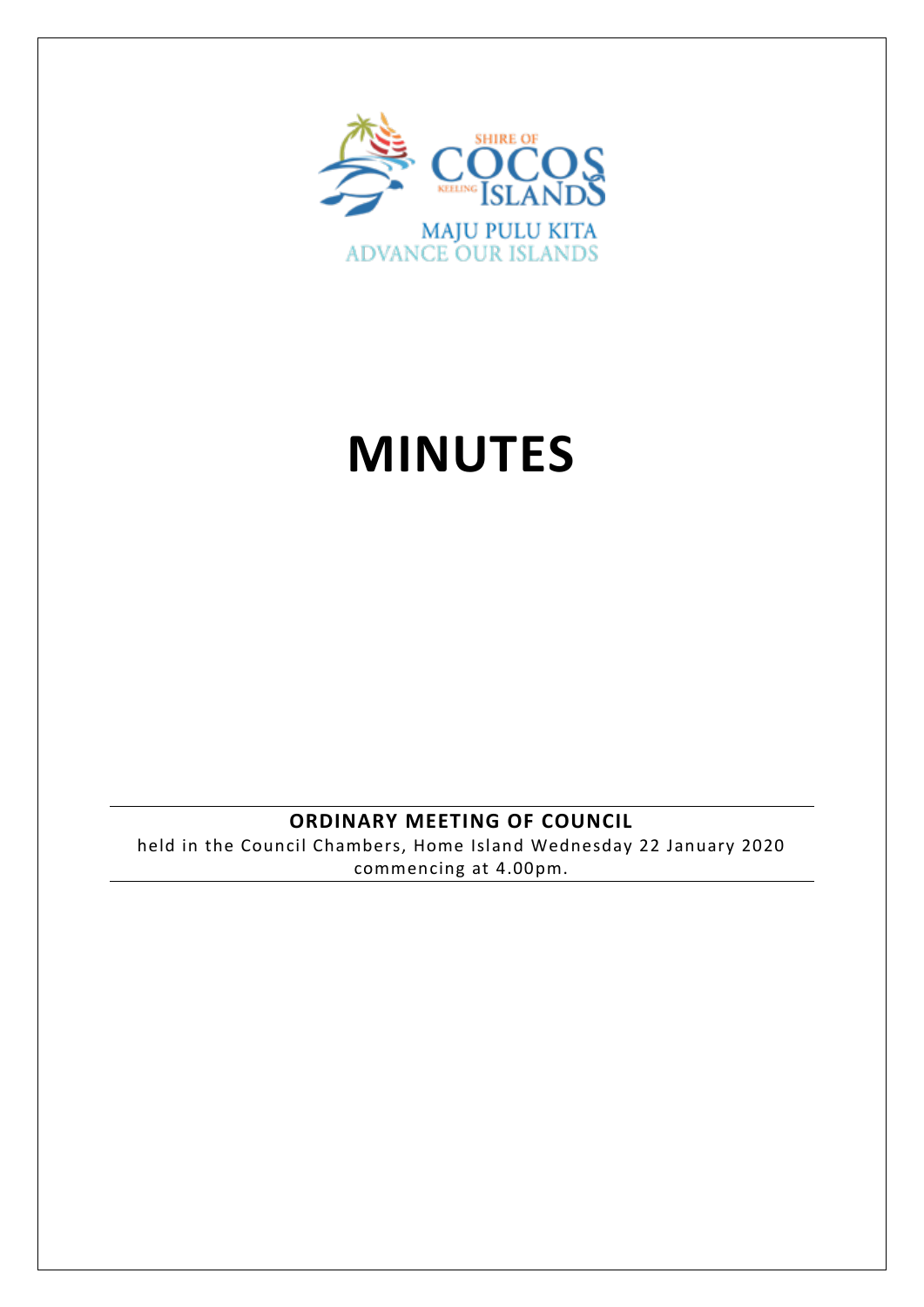

#### **DISCLAIMER**

The advice and information contained herein is given by and to the Council without liability or responsibility for its accuracy. Before placing any reliance on this advice or information, a written inquiry should be made to the Council giving entire reasons for seeking the advice or information and how it is proposed to be used.

Please note this agenda contains recommendations which have not yet been adopted by Council. Members of the public should note that in any discussion regarding any planning or other application that any statement or intimation of approval made by any member or officer of the Shire during the course of any meeting is not intended to be and is not to be taken as notice of approval from the Shire. No action should be taken on any item discussed at a Council meeting prior to written advice on the resolution of the Council being received. Any plans or documents contained in this document may be subject to copyright law provisions (Copyright Act 1968, as amended) and the express permission of the copyright owner(s) should be sought prior to the reproduction.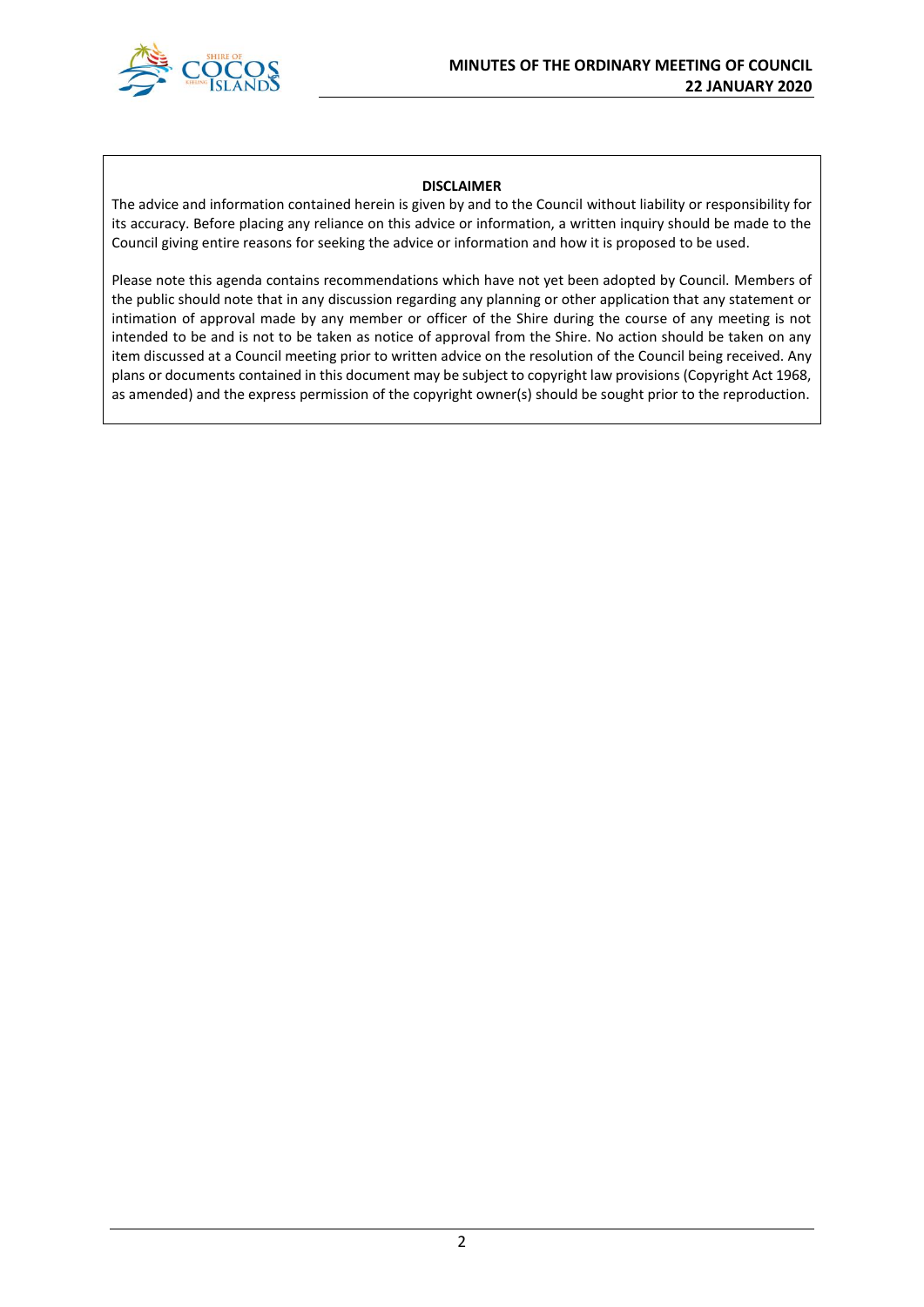

## **OUR VALUES**

#### **Service**

Provide the best service we can.

We serve the community and each other.

#### **Accountability**

We take responsibility for our own actions.

We do what we say we will do.

Mistakes are an opportunity to learn.

#### **Support**

We support our team and our community.

Look for opportunities to help each other.

#### **Respect**

We respect and value others.

Our interactions are always respectful towards others.

#### **Integrity**

We will be honest and transparent with all our dealings.

Maintain confidentiality.

Trust each other.

#### **Achievement**

Being proactive and enabling the outcomes.

Be creative and think outside the square.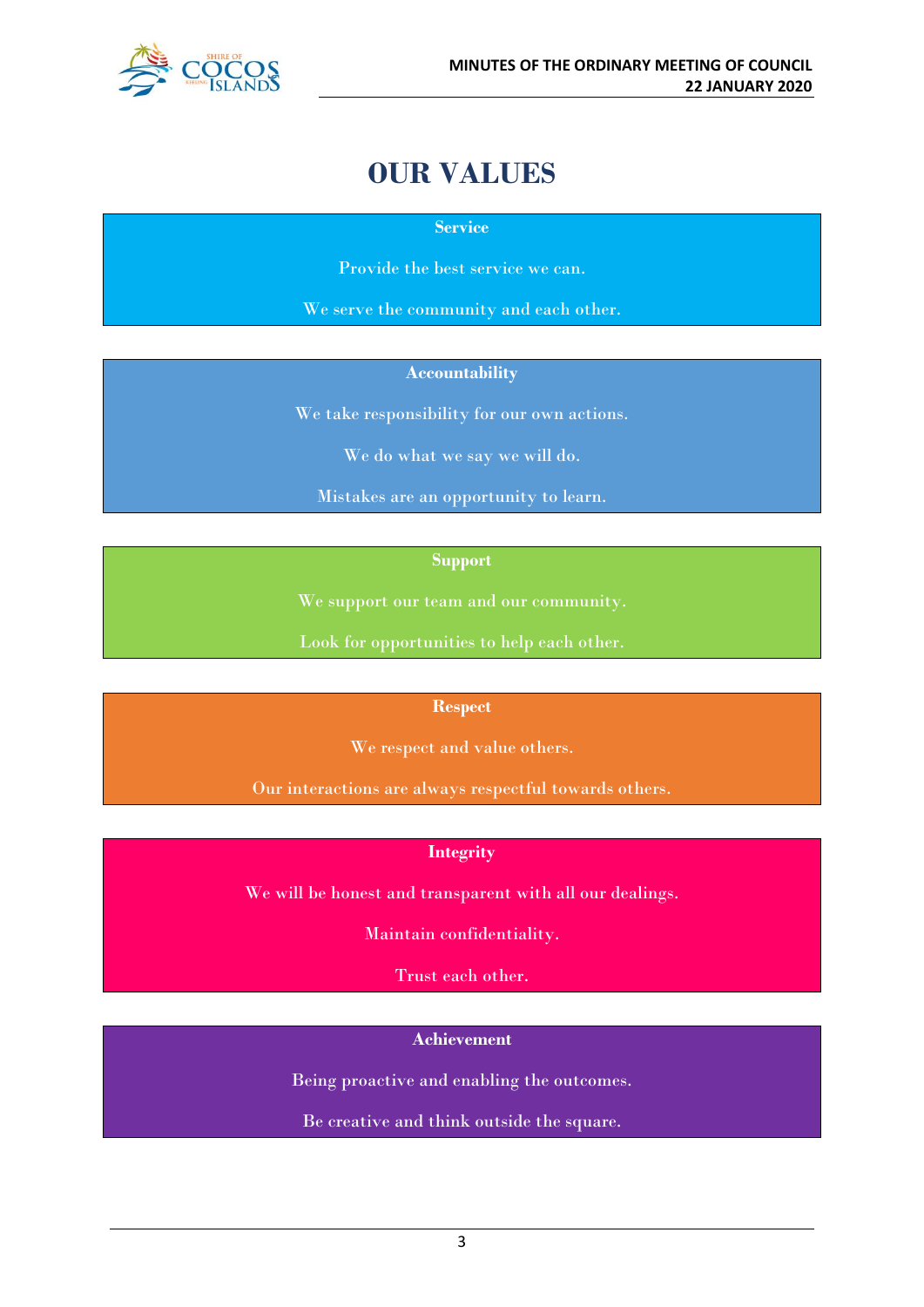

#### **TABLE OF CONTENTS**

| $\mathbf{1}$            | <b>OPENING/ANNOUNCEMENTS OF VISITORS</b>                                                                   |
|-------------------------|------------------------------------------------------------------------------------------------------------|
| $\overline{2}$          | ATTENDANCE/APOLOGIES/LEAVE OF ABSENCE (PREVIOUSLY APPROVED)                                                |
| $\overline{\mathbf{3}}$ | RESPONSE TO PREVIOUS PUBLIC QUESTIONS TAKEN ON NOTICE                                                      |
| 4                       | <b>PUBLIC QUESTION TIME</b>                                                                                |
| 5                       | <b>LEAVE OF ABSENCE</b>                                                                                    |
| 5.1                     | LEAVE OF ABSENCE (PREVIOUSLY APPROVED)                                                                     |
| 5.2                     | <b>APPLICATION FOR LEAVE OF ABSENCE</b>                                                                    |
| 6                       | PETITIONS/DEPUTATIONS/PRESENTATIONS                                                                        |
| $\overline{7}$          | <b>CONFIRMATION OF MINUTES OF PREVIOUS MEETINGS</b>                                                        |
| 7.1                     | Ordinary Council Meeting held on 4 December 2019                                                           |
| 8                       | ANNOUNCEMENTS BY THE PRESIDING MEMBER AND COUNCILLORS                                                      |
| 9                       | <b>DECLARATION OF INTERESTS</b>                                                                            |
| 10                      | <b>REPORT AND RECOMMENDATIONS</b>                                                                          |
|                         | <b>REPORTS OF OFFICERS</b>                                                                                 |
| <b>10. FINANCE</b>      |                                                                                                            |
| 10.1.1                  | Monthly Statement of Financial Activity for the Months Ending 30 November and<br>31 December 2019          |
| 10.1.2                  | Scheduled of Accounts paid for Period 1 November to 30 November 2019 and 1<br>December to 31 December 2019 |
| 10.2 LEASES             |                                                                                                            |
| <b>NIL</b>              |                                                                                                            |
|                         | 10.3 PLANNING/BUILDING                                                                                     |
| <b>NIL</b>              |                                                                                                            |
|                         | <b>10.4 ADMINISTRATION</b>                                                                                 |
| <b>NIL</b>              |                                                                                                            |
|                         | <b>10.5 MINUTES TO BE RECEIVED</b>                                                                         |
| <b>NIL</b>              |                                                                                                            |
| 11                      | ELECTED MEMBERS MOTIONS OF WHICH PREVIOUS NOTICE HAS BEEN GIVEN                                            |
| 12                      | <b>MOTIONS WITHOUT NOTICE WITH LEAVE OF COUNCIL</b>                                                        |
| 13                      | <b>MATTERS BEHIND CLOSED DOORS</b>                                                                         |
| 14                      | <b>CLOSURE OF BUSINESS</b>                                                                                 |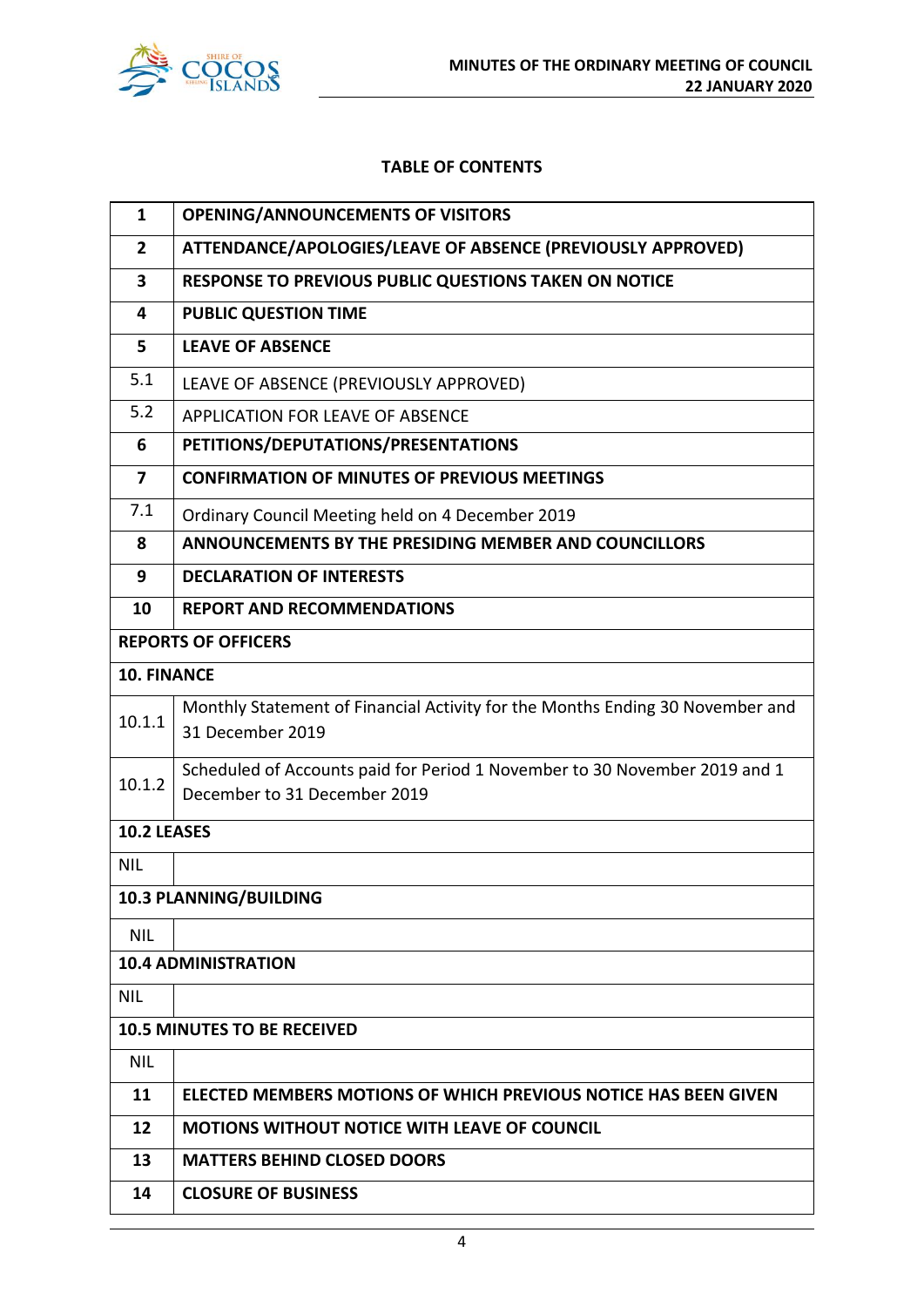

## **1. OPENING/ANNOUNCEMENTS OF VISITORS**

The Presiding member declared the meeting open at 4.00pm and welcome Councillors, staff and members of the public to the meeting.

## **2. ATTENDANCE/APOLOGIES/LEAVE OF ABSENCE**

| President               | Cr A Minkom                                                                                                                                                                         |
|-------------------------|-------------------------------------------------------------------------------------------------------------------------------------------------------------------------------------|
| <b>Deputy President</b> | Cr S Iku                                                                                                                                                                            |
| <b>Councillors</b>      | Cr J Ibram<br>Cr T Lacy<br>Cr M Hamiril                                                                                                                                             |
| <b>Staff</b>            | A Selvey, Chief Executive Officer<br>J Soderlund, Deputy Chief Executive Support Officer<br><b>I Evans, Manager Works and Services</b><br>I Macrae, Governance and Risk Coordinator |
| <b>Public</b>           | Nil                                                                                                                                                                                 |
| <b>Apologies:</b>       | Cr N Anthoney                                                                                                                                                                       |

## **3. RESPONSE TO PREVIOUS PUBLIC QUESTIONS TAKEN ON NOTICE**

Nil

## **4. PUBLIC QUESTION TIME**

In accordance with *Section 5.24(1) (a) of the Local Government Act 1995,* time is allocated for questions to be raised by members of the public, as follows:

(1) The minimum time to be allocated for the asking of and responding to questions raised by members of the public at ordinary meetings of councils and meetings referred to in regulation 5 is 15 minutes.

(2) Once all the questions raised by members of the public have been asked and responded to at a meeting referred to in sub regulation (1), nothing in these regulations prevents the unused part of the minimum question time period from being used for other matters.

Pursuant *to regulation 7(4) (a) of the Local Government (Administration) Regulations 1996*, questions from the public must relate to a matter affecting the local government.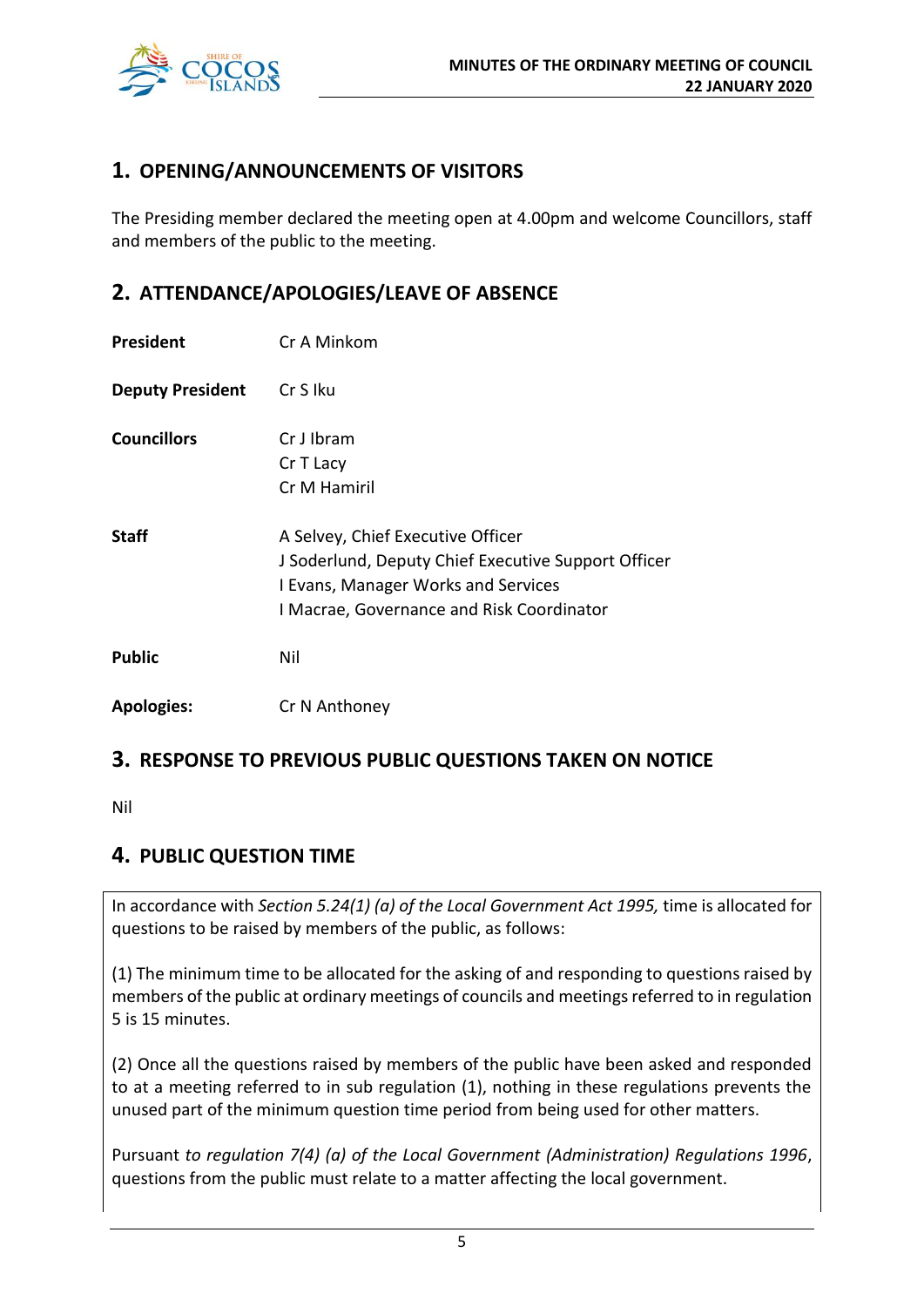

In accordance with *Section 5.25 (1) (f) of the Local Government Act 1995* and the *Local Government (Administration) Regulations 1996 regulation 11(e)* a summary of each question raised by members of the public at the meeting and a summary of the response to the question will be included in the minutes of the meeting.

Where a question is taken on notice at the meeting, a summary of the response to the question will be included in the agenda for the following Council meeting.

Nil.

## **5. LEAVE OF ABSENCE**

The *Local Government Act 1995 (Section 2.25)* provides that a Council may, by resolution, grant leave of absence to a member for Ordinary Council Meetings. A member who is absent, without first obtaining leave of the Council, throughout three consecutive Ordinary meetings of the Council is disqualified from continuing his or her membership of the Council. Disqualification from membership of the Council for failure to attend Ordinary Meetings of the Council will be avoided so long as the Council grants leave prior to the member being absent. The leave cannot be granted retrospectively. An apology for non-attendance at a meeting is not an application for leave of absence.

## **5.1 LEAVE OF ABSENCE (PREVIOUSLY APPROVED)**

| <b>Councillor</b> | Date of Leave          | <b>Approved by Council</b> |
|-------------------|------------------------|----------------------------|
| Cr Charlston      | $14 - 31$ January 2020 | 4 December 2019            |

## **5.2 APPLICATION FOR LEAVE OF ABSENCE**

Nil.

## **6. PETITIONS/DEPUTATIONS/PRESENTATIONS**

Nil.

## **7. CONFIRMATION OF MINUTES OF PREVIOUS MEETING(S)**

7.1 Ordinary Council Meeting held on 4 December 2019- Attachment 7.1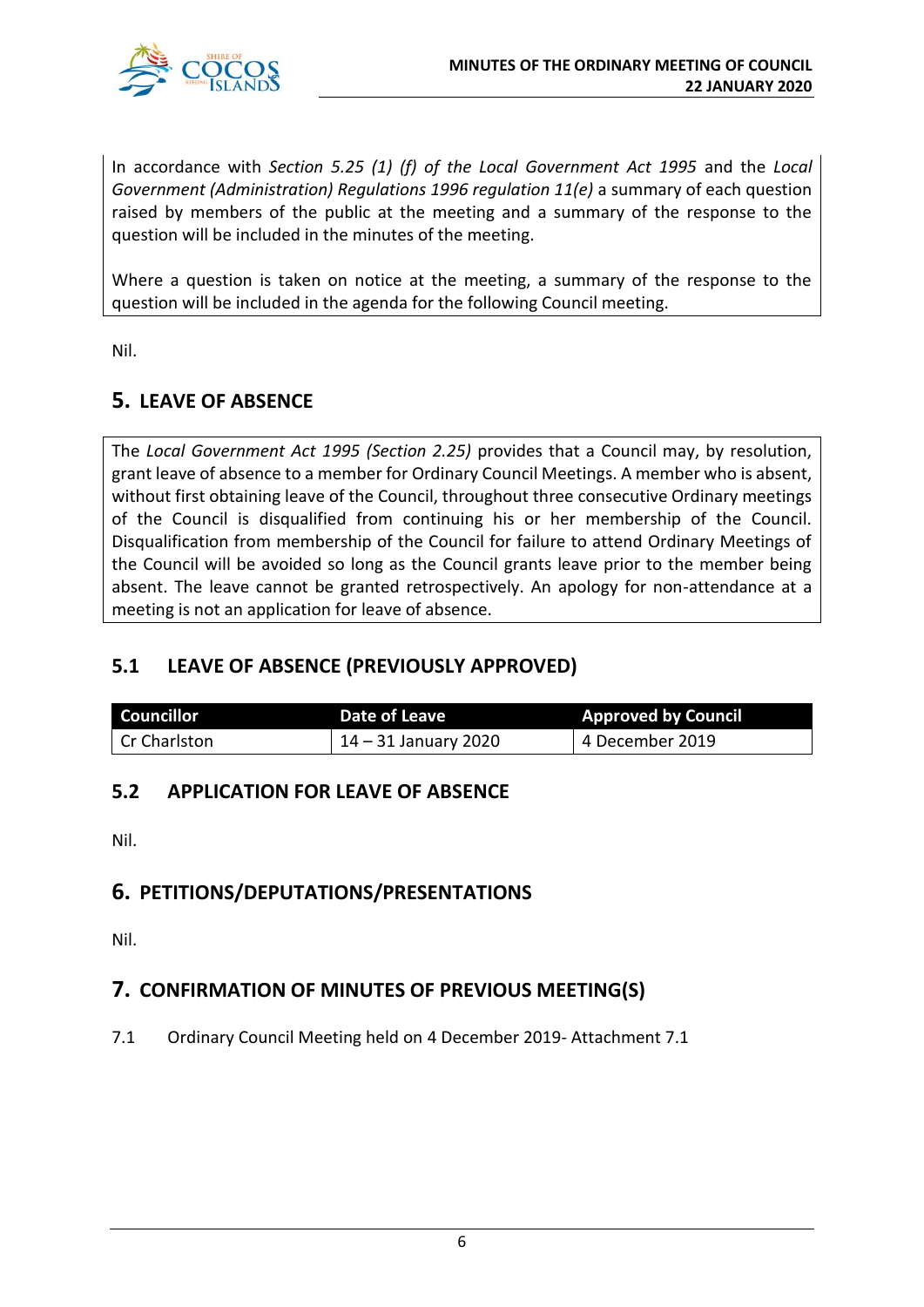

#### **COUNCIL RESOLUTION**

#### **MOVED CR IBRAM, SECONDED CR IKU**

**THAT, BY SIMPLE MAJORITY PURSUANT TO** *SECTIONS 5.22(2) AND 3.18 OF THE LOCAL GOVERNMENT ACT 1995,* **THE MINUTES OF THE ORDINARY COUNCIL MEETING 4 DECEMBER 2019, AS PRESENTED IN ATTACHMENT 7.1 BE CONFIRMED AS A TRUE AND CORRECT RECORD OF PROCEEDINGS.**

**THE MOTION WAS PUT AND DECLARED CARRIED (5/0)**

**FOR:** IKU, HAMIRIL, IBRAM, LACY, MINKOM **AGAINST:** NIL

#### **OFFICER'S RECOMMENDATION**

THAT, BY SIMPLE MAJORITY PURSUANT TO *SECTIONS 5.22(2) AND 3.18 OF THE LOCAL GOVERNMENT ACT 1995,* THE MINUTES OF THE ORDINARY COUNCIL MEETING 4 DECEMBER 2019, AS PRESENTED IN ATTACHMENT 7.1 BE CONFIRMED AS A TRUE AND CORRECT RECORD OF PROCEEDINGS.

## **8. ANNOUNCEMENTS BY THE PRESIDING MEMBER AND COUNCILLORS**

Nil.

## **9. DECLARATION OF INTERESTS**

Councillors are to complete a Disclosure of Interest Form for each item they are required to disclose an interest in. The Form should be given to the Presiding Member before the meeting commences. After the meeting, the Form is to be provided to the Governance and Risk Coordinator for inclusion in the Disclosures Register.

Nil.

## **10. REPORT AND RECOMMENDATIONS OF COMMITTEE**

### **10.1 FINANCE**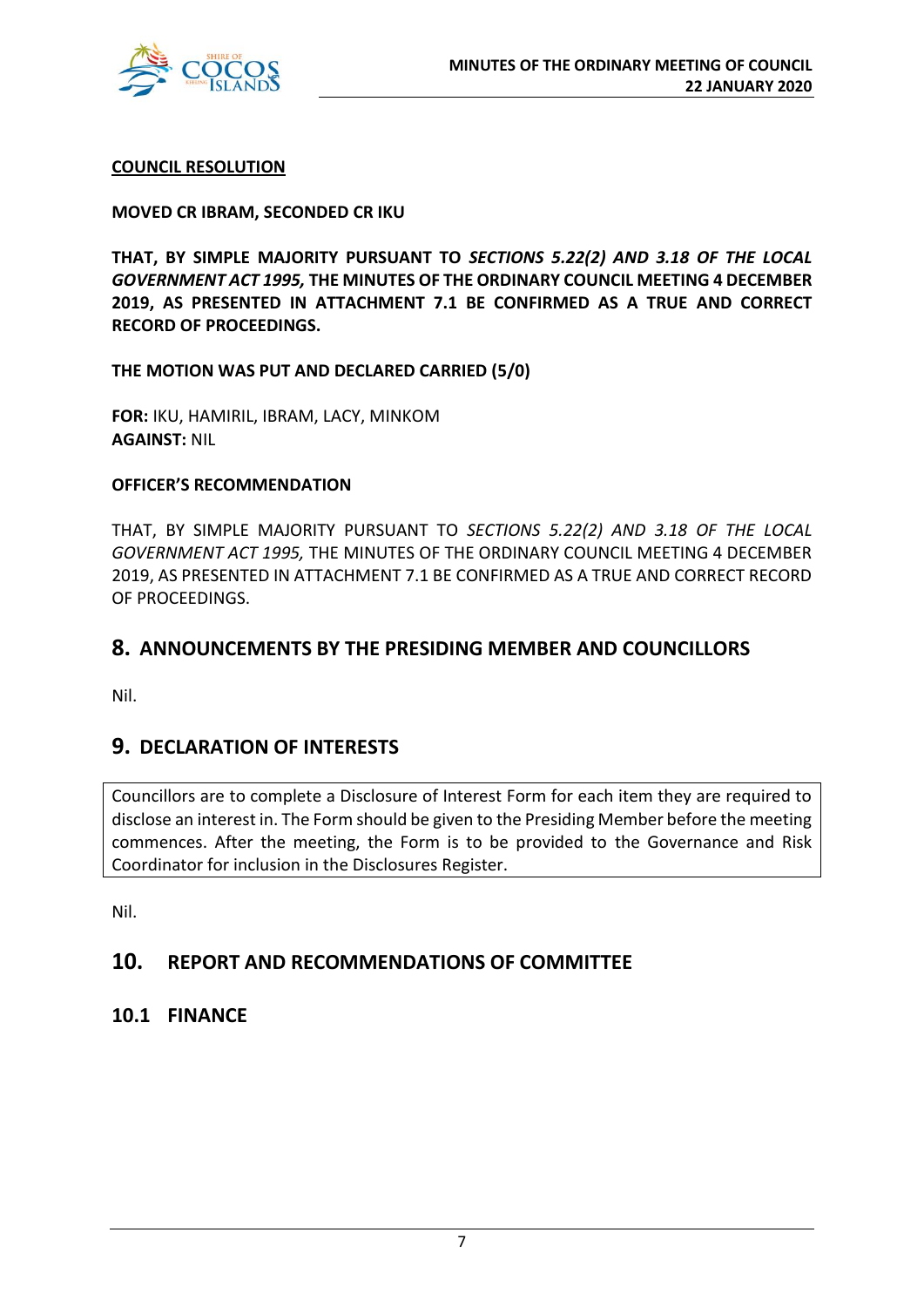

## **10.1.1 MONTHLY STATEMENT OF FINANCIAL ACTIVITY FOR THE MONTHS ENDING 30 NOVEMBER AND 31 DECEMBER 2019**

#### **Report Information**

| Date:                     | 16/01/2020                                                 |
|---------------------------|------------------------------------------------------------|
| Location:                 | Not Applicable                                             |
| Applicant:                | Not Applicable                                             |
| File Ref:                 |                                                            |
| Disclosure of Interest:   |                                                            |
| <b>Reporting Officer:</b> | Deputy Chief Executive Officer                             |
| Island:                   | Shire Wide                                                 |
| Attachments:              | Statement of Financial Activity with accompanying notes 30 |
|                           | November 2019 and 31 December 2019                         |

#### **Authority / Discretion**

#### **Definition**

|   | Advocacy       | When Council advocates on its own behalf or on behalf of its<br>community to another level of government/body/agency.                                                                                                                                                                                                                                        |
|---|----------------|--------------------------------------------------------------------------------------------------------------------------------------------------------------------------------------------------------------------------------------------------------------------------------------------------------------------------------------------------------------|
|   | Executive      | The substantial direction setting and oversight role of the<br>Council. E.g. adopting plans and reports, accepting tenders,<br>directing operations, setting and amending budgets.                                                                                                                                                                           |
| ⊠ | Legislative    | Includes adopting local laws, town planning schemes and<br>policies. Review when Council reviews decisions made by<br>officers.                                                                                                                                                                                                                              |
|   | Quasi-Judicial | When Council determines an application / matter that directly<br>affects a person's right and interest. The judicial character arises<br>from the obligations to abide by the principles of natural justice.<br>Examples of Quasi-Judicial authority include town planning<br>applications, building licenses, applications for other permits /<br>licenses. |
|   | Information    | Includes items provides to Council for information purposes only<br>that do not require a decision of Council (i.e. $-$ for noting).                                                                                                                                                                                                                         |

#### **Report Purpose**

To inform Council of the financial position of the Shire at 30 November and 31 December 2019 in compliance with the provisions of Section 6.4 of the Local Government Act 1995 and Regulation 34 of the Local Government (Financial Management) Regulations 1996.

#### **Relevant Documents**

Available for viewing at the meeting Nil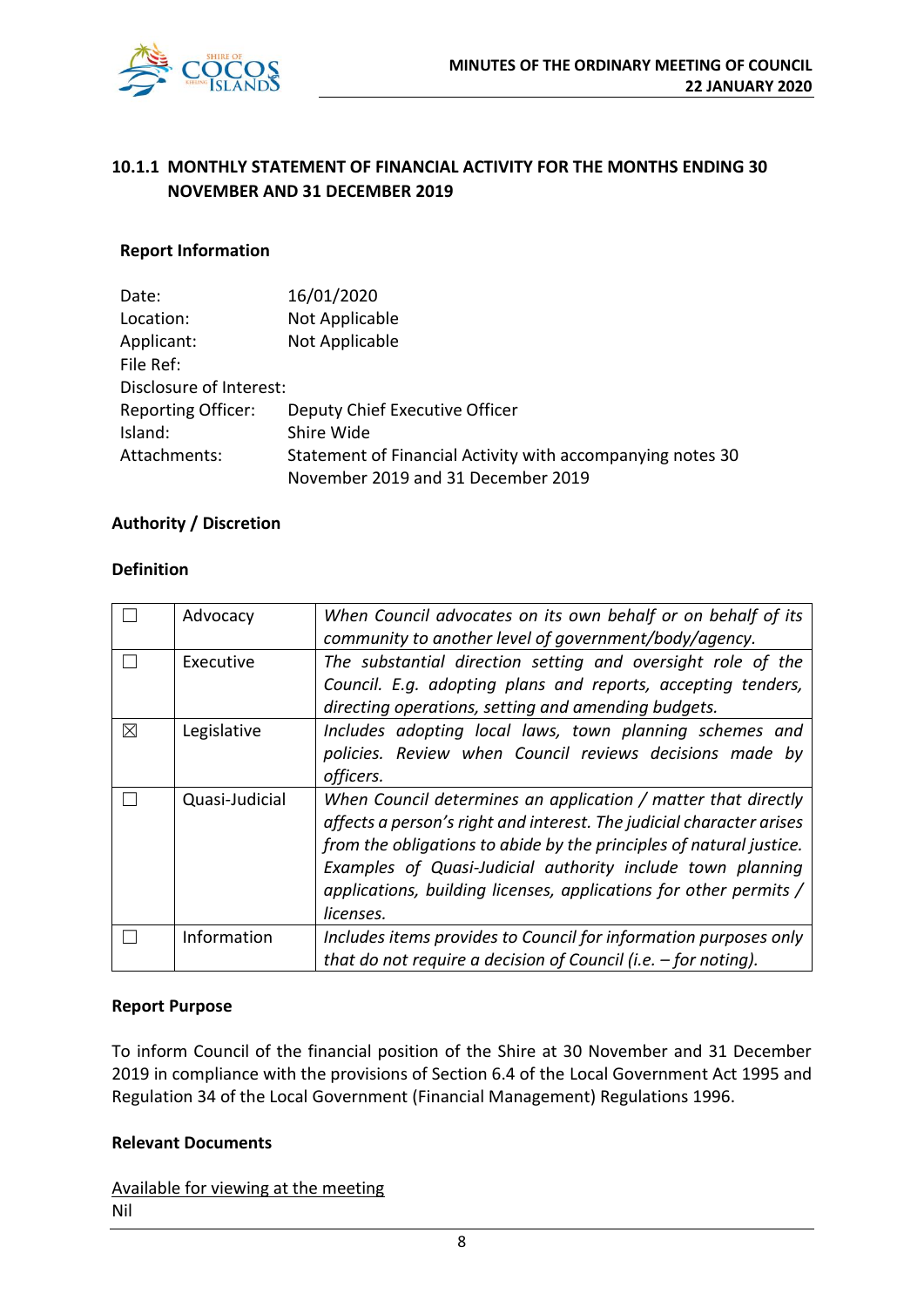

#### **Background**

The Monthly Financial Statements for the period 1st July 2019 to 30 November and 31 December 2019 are presented for consideration.

#### **Comment**

The Monthly Financial Report is prepared in accordance with the requirements of the Local Government Act 1995 and Local Government (Financial Management) Regulations.

A statement of Financial Activity with accompanying notes is attached for the period 1 July 2019 to 30 November and 31 December 2019.

#### **Policy and Legislative Implications**

Regulation 34 of the Local Government (Financial Management) Regulations 1996 requires all Local Governments to prepare each month a Statement of Financial Activity reporting on the revenue and expenditure for the month in question.

Financial Management Regulation 34 also requires this statement to be accompanied by:-

- a. An explanation of the composition of the net current assets, less committal assets and restricted assets;
- b. An explanation of material variances; and
- c. Such supporting information that is relevant to the Local Government

#### **Strategic Implications**

Nil **Risk Implications**

| <b>Risk Category</b>                                      | <b>Description</b>                                                        |           | <b>Mitigation Action</b>                                                                                 |
|-----------------------------------------------------------|---------------------------------------------------------------------------|-----------|----------------------------------------------------------------------------------------------------------|
| Financial                                                 | That budget<br>Moderate (6)<br>allocations are<br>significantly exceeded. |           | Variances are<br>monitored and<br>highlighted to Council<br>on a monthly basis for<br>corrective action. |
| Health & Safety                                           | N/A                                                                       | N/A       | N/A                                                                                                      |
| Reputation                                                | The monthly financial<br>statements are open<br>to public scrutiny.       | Low $(3)$ | Procedures in place to<br>ensure all expenditure<br>is justifiable.                                      |
| Service Interruption                                      | N/A                                                                       | N/A       | N/A                                                                                                      |
| Compliance<br>The report is to be<br>presented to Council |                                                                           | Low $(3)$ | There are processes in<br>place to ensure                                                                |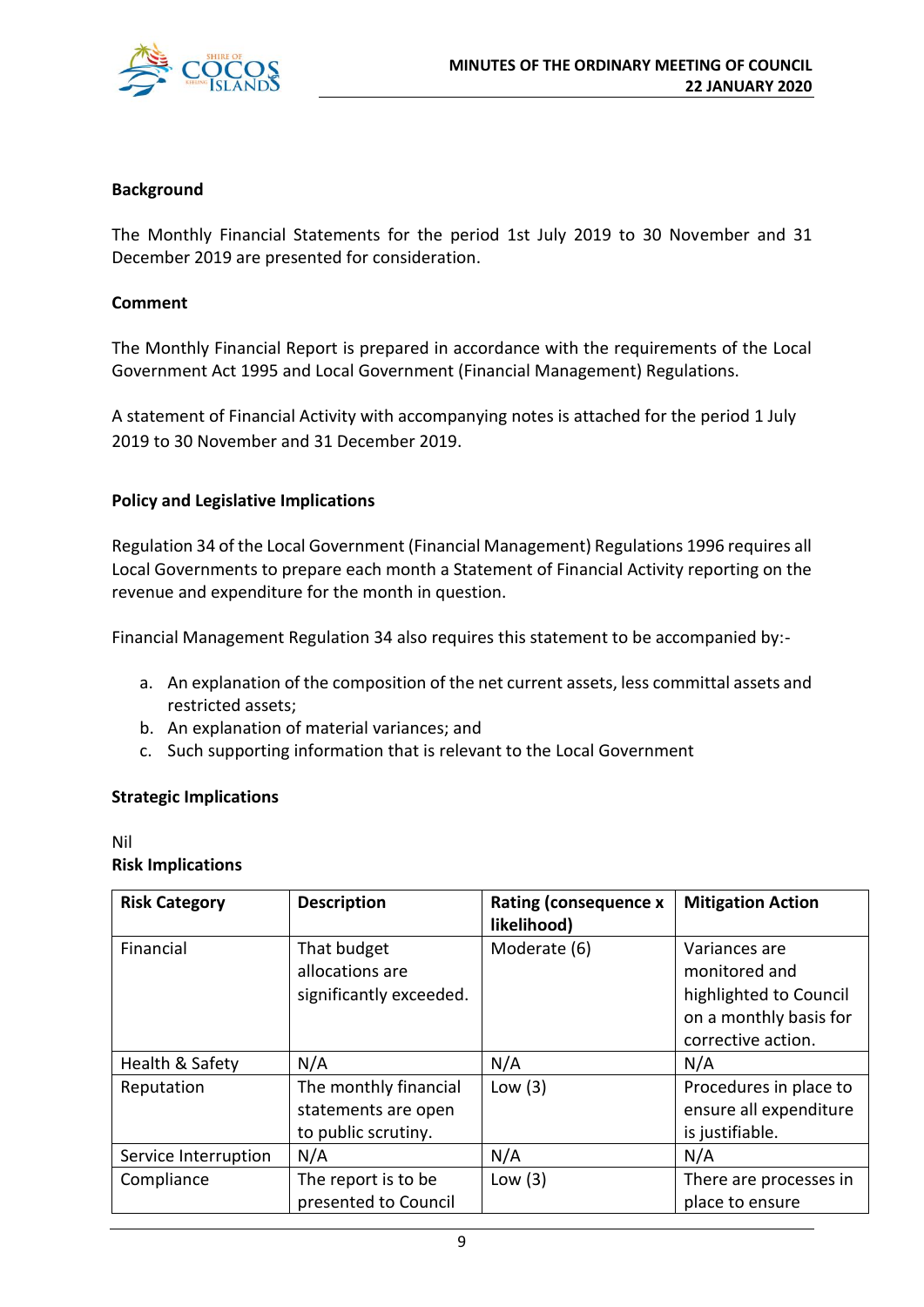

|                             | within two months in  |           | compliance with    |  |
|-----------------------------|-----------------------|-----------|--------------------|--|
|                             | order to comply with  |           | legislation.       |  |
|                             | relevant legislation. |           |                    |  |
| Property                    | N/A                   | N/A       | N/A                |  |
| N/A<br>Environment          |                       | N/A       | N/A                |  |
| Fraud<br>That the report is |                       | Low $(3)$ | Interim and end of |  |
|                             | manipulated.          |           | year audits.       |  |

#### **Risk Matrix**

| Consequence /<br>Likelihood | Insignificant (1) | Minor (2)        | Medium (3)       | Major (4)        | Extreme (5)      |
|-----------------------------|-------------------|------------------|------------------|------------------|------------------|
| <b>Almost Certain (5)</b>   | Moderate (5)      | <b>High (10)</b> | <b>High (15)</b> | Extreme (20)     | Extreme (25)     |
| Likely (4)                  | Low (4)           | Moderate (8)     | <b>High (12)</b> | <b>High (16)</b> | Extreme (20)     |
| Possible (3)                | Low(3)            | Moderate (6)     | Moderate (9)     | <b>High (12)</b> | <b>High (15)</b> |
| Unlikely (2)                | Low (2)           | Low(4)           | Moderate (6)     | Moderate (8)     | <b>High (10)</b> |
| Rare (1)                    | Low (1)           | Low $(2)$        | Low $(3)$        | Low $(4)$        | Moderate (5)     |

#### **Conclusion**

That the financial statements for the period 1 July 2019 to 30 November and 31 December 2019 be received.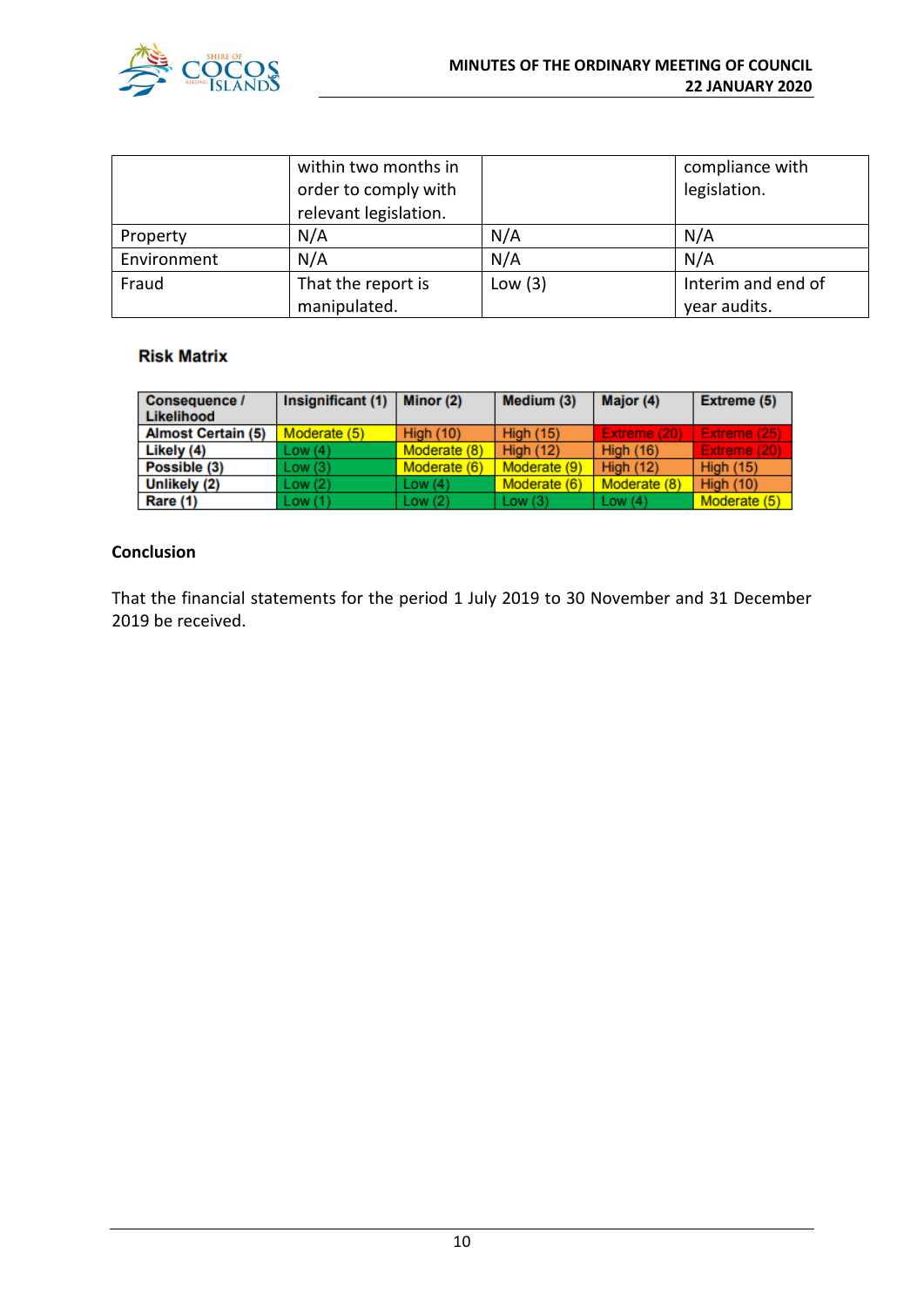

#### **COUNCIL RESOLUTION – ITEM NO 10.1.1**

#### **MOVED CR IKU, SECONDED CR IBRAM**

**THAT COUNCIL, BY SIMPLE MAJORITY, PURSUANT TO THE LOCAL GOVERNMENT (FINANCIAL MANAGEMENT) REGULATIONS 1996 RECEIVES THE FINANICAL STATEMENTS FOR THE PERIODS:**

- **1. 1ST JULY 2019 TO 30TH NOVEMBER 2019; AND**
- **2. 1ST JULY 2019 TO 31ST DECEMBER 2019.**

**THE MOTION WAS PUT AND DECLARED CARRIED (5/0)**

**FOR:** IKU, HAMIRIL, IBRAM, LACY, MINKOM **AGAINST:** NIL

#### **OFFICER'S RECOMMENDATION – ITEM NO 10.1.1**

THAT COUNCIL, BY SIMPLE MAJORITY, PURSUANT TO THE LOCAL GOVERNMENT (FINANCIAL MANAGEMENT) REGULATIONS 1996 RECEIVES THE FINANICAL STATEMENTS FOR THE PERIODS:

- 1. 1ST JULY 2019 TO 30TH NOVEMBER 2019; AND
- 2. 1ST JULY 2019 TO 31ST DECEMBER 2019.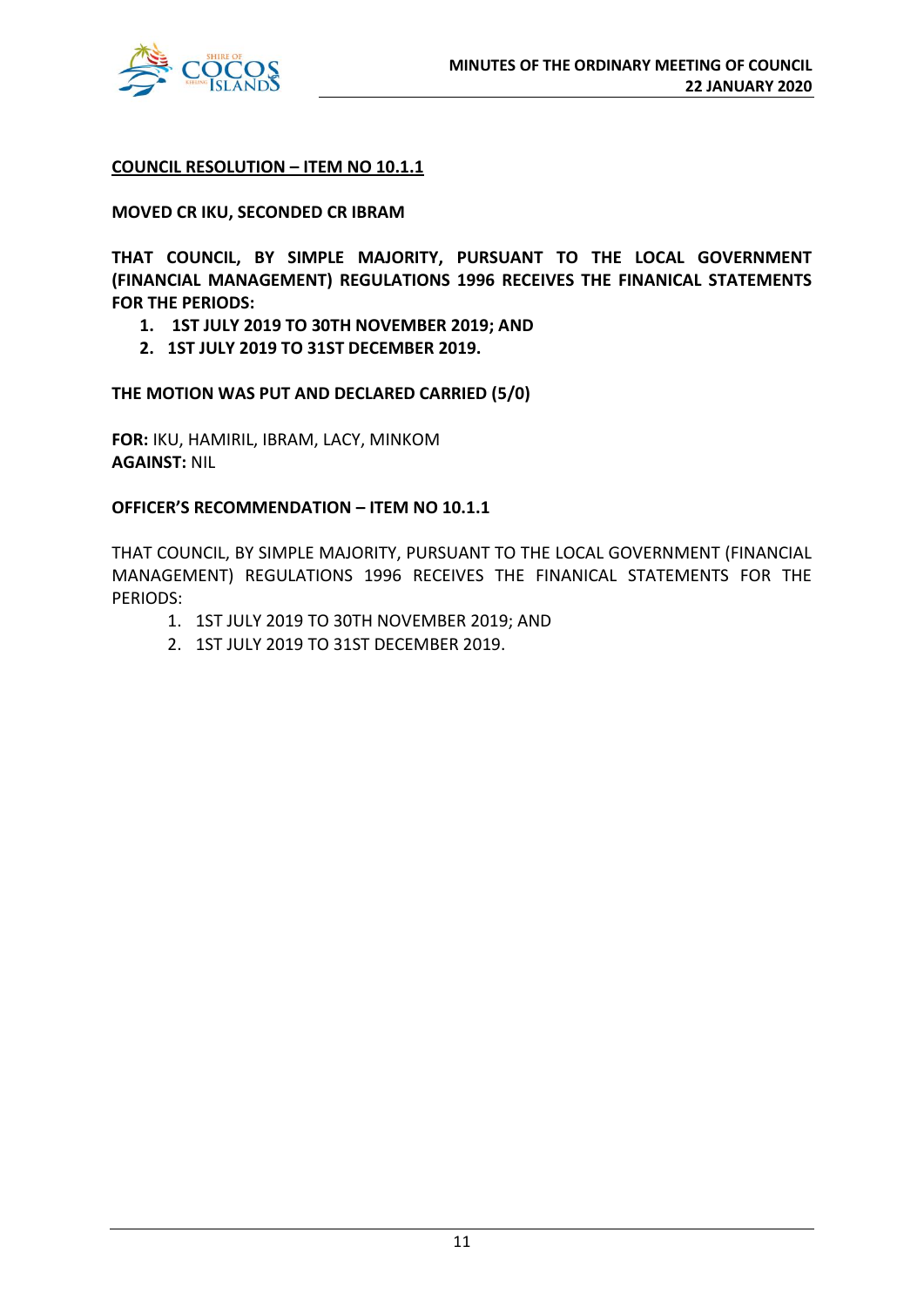

## **10.1.2 SCHEDULED OF ACCOUNTS PAID FOR PERIOD 1 NOVEMBER TO 30 NOVEMBER 2019 AND 1 DECEMBER TO 31 DECEMBER 2019**

#### **Report Information**

| Date:                   | 17 January 2019                                 |
|-------------------------|-------------------------------------------------|
| Location:               | Not applicable                                  |
| Applicant:              | Shire of Cocos (Keeling) Islands                |
| File Ref:               |                                                 |
| Disclosure of Interest: |                                                 |
| Reporting Officer:      | Senior Finance Officer                          |
| Island:                 | Shire Wide                                      |
| Attachments:            | Schedule of accounts paid November and December |
|                         | <b>Mastercard Statements</b>                    |

#### **Authority / Discretion**

#### **Definition**

|   | Advocacy       | When Council advocates on its own behalf or on behalf of its<br>community to another level of government/body/agency.                                                                                                                                                                                                                                        |
|---|----------------|--------------------------------------------------------------------------------------------------------------------------------------------------------------------------------------------------------------------------------------------------------------------------------------------------------------------------------------------------------------|
|   | Executive      | The substantial direction setting and oversight role of the<br>Council. E.g. adopting plans and reports, accepting tenders,<br>directing operations, setting and amending budgets.                                                                                                                                                                           |
| 図 | Legislative    | Includes adopting local laws, town planning schemes and<br>policies. Review when Council reviews decisions made by<br>officers.                                                                                                                                                                                                                              |
|   | Quasi-Judicial | When Council determines an application / matter that directly<br>affects a person's right and interest. The judicial character arises<br>from the obligations to abide by the principles of natural justice.<br>Examples of Quasi-Judicial authority include town planning<br>applications, building licenses, applications for other permits /<br>licenses. |
|   | Information    | Includes items provides to Council for information purposes only<br>that do not require a decision of Council (i.e. $-$ for noting).                                                                                                                                                                                                                         |

#### **Report Purpose**

To inform Council of funds disbursed for the period 1 November 2019 - 31 December 2019.

#### **Relevant Documents**

Available for viewing at the meeting Nil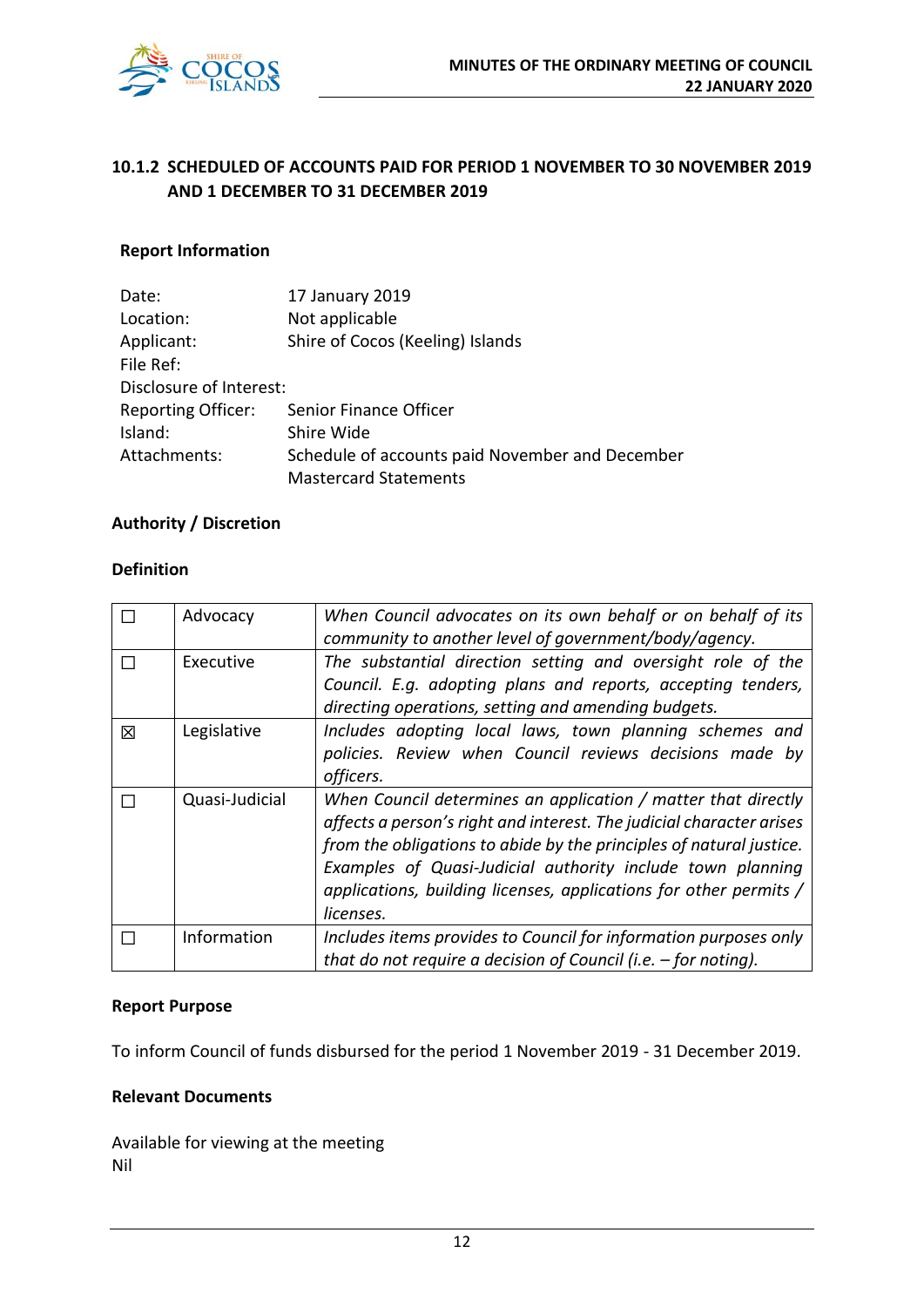

#### **Background**

A list of accounts paid between 1 November and 31 December 2019 is attached.

#### **Comment**

Purchases are monitored via internal controls and processes to ensure they are in accordance with the budget. Where material variances have occurred, they are reported to Council in the monthly financial statements.

#### **Policy and Legislative Implications**

The schedule of accounts paid is submitted in accordance with Regulation 13(1) of the Local Government (Financial Management) Regulations 1996.

All purchases have been guided by Council Policy CPF4 Purchasing Policy.

#### **Strategic Implications**

Nil

#### **Risk Implications**

| <b>Description</b><br><b>Risk Category</b>                             |                                                                                                                      | <b>Rating (consequence x</b><br>likelihood) | <b>Mitigation Action</b>                                                                                                                              |  |
|------------------------------------------------------------------------|----------------------------------------------------------------------------------------------------------------------|---------------------------------------------|-------------------------------------------------------------------------------------------------------------------------------------------------------|--|
| Financial<br>That the expenditure<br>exceeds the budget<br>allocation. |                                                                                                                      | Moderate (6)                                | Internal controls,<br>procurement processes<br>and the presentation of<br>the monthly financial<br>statements that highlight<br>variances to Council. |  |
| Health & Safety                                                        | N/A                                                                                                                  | N/A                                         | N/A                                                                                                                                                   |  |
| Reputation                                                             | The accounts paid report<br>is open to public scrutiny.                                                              | Low $(3)$                                   | Procurement policy and<br>procedures to guide all<br>purchasing decisions.                                                                            |  |
| N/A<br>Service Interruption                                            |                                                                                                                      | N/A                                         | N/A                                                                                                                                                   |  |
| Compliance                                                             | The report is to be<br>presented to Council<br>within two months in<br>order to comply with<br>relevant legislation. | Low $(3)$                                   | There are processes in<br>place to ensure<br>compliance with relevant<br>legislation.                                                                 |  |
| Property                                                               | N/A                                                                                                                  | N/A                                         | N/A                                                                                                                                                   |  |
| Environment                                                            | N/A                                                                                                                  | N/A                                         | N/A                                                                                                                                                   |  |
| Fraud                                                                  | That the report is<br>manipulated.                                                                                   | Low $(3)$                                   | Internal controls,<br>procedures, audits and<br><b>Councillor Training.</b>                                                                           |  |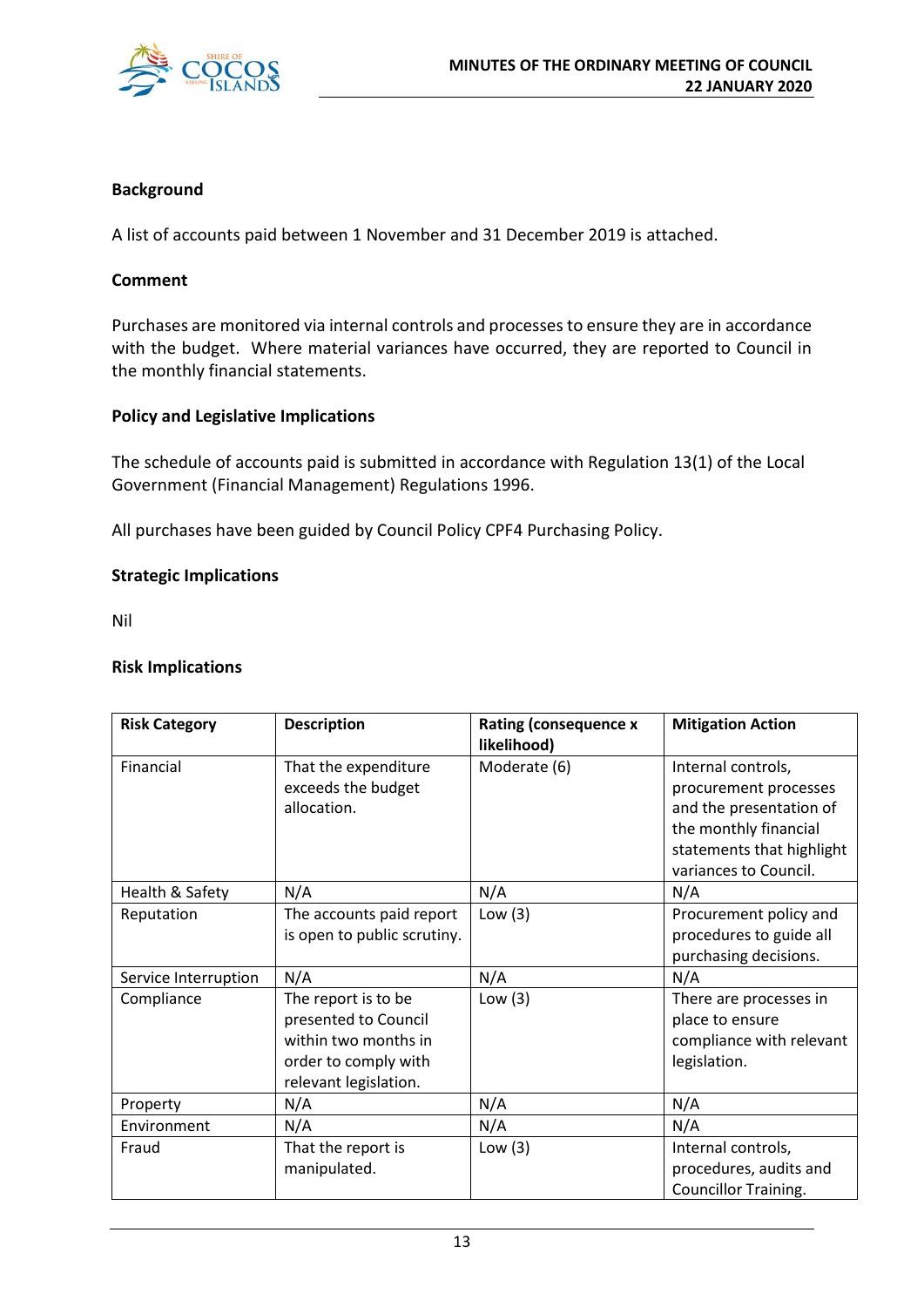

#### **Risk Matrix**

| <b>Consequence /</b><br>Likelihood | Insignificant (1) | Minor (2)        | Medium (3)       | Major (4)        | <b>Extreme (5)</b> |
|------------------------------------|-------------------|------------------|------------------|------------------|--------------------|
| <b>Almost Certain (5)</b>          | Moderate (5)      | <b>High (10)</b> | <b>High (15)</b> | Extreme (20)     | Extreme (25)       |
| Likely (4)                         | Low(4)            | Moderate (8)     | <b>High (12)</b> | <b>High (16)</b> | Extreme (20)       |
| Possible (3)                       | Low(3)            | Moderate (6)     | Moderate (9)     | High $(12)$      | <b>High (15)</b>   |
| Unlikely (2)                       | Low(2)            | Low $(4)$        | Moderate (6)     | Moderate (8)     | <b>High (10)</b>   |
| Rare (1)                           | Low(1)            | Low $(2)$        | Low $(3)$        | Low $(4)$        | Moderate (5)       |

#### **Voting Requirements**

Simple majority

#### **Conclusion**

That Council receives the list stating all accounts paid for November and December 2019.

#### **COUNCIL RESOLUTION – ITEM NO 10.1.2**

#### **MOVED CR IKU, SECONDED CR HAMIRIL**

**THAT COUNCIL, BY SIMPLE MAJORITY, PURSUANT TO THE LOCAL GOVERNMENT (FINANCIAL MANAGEMENT) REGULATIONS 1996 RECEIVES THE REPORTS FROM THE CHIEF EXECUTIVE OFFICER ON THE EXERCISE OF DELEGATED AUTHORITY IN RELATION TO CREDITOR PAYMENTS FROM THE MUNICIPAL FUND FOR THE PERIODS:**

- **1. 1 NOVEMBER TO 30 NOVEMBER 2019 INCLUSIVE OF TRUST CHEQUE 78, EFT 6914 TO 6982, CHEQUE 11573-11575, MASTER CARD, VIVA ENERGY & DIRECT DEBIT SUPERANNUATION TOTALLING \$399,153.64; AND**
- **2. 1 DECEMBER TO 31 DECEMBER 2019 INCLUSIVE OF EFT 6983 TO 7042, CHEQUE 11576, VIVA ENERGY & DIRECT DEBIT SUPERANNUATION TOTALLING \$245,864.77.**

#### **THE MOTION WAS PUT AND DECLARED CARRIED (5/0)**

**FOR:** IKU, HAMIRIL, IBRAM, LACY, MINKOM **AGAINST:** NIL

#### **OFFICER'S RECOMMENDATION – ITEM NO 10.1.2**

THAT COUNCIL, BY SIMPLE MAJORITY, PURSUANT TO THE LOCAL GOVERNMENT (FINANCIAL MANAGEMENT) REGULATIONS 1996 RECEIVES THE REPORTS FROM THE CHIEF EXECUTIVE OFFICER ON THE EXERCISE OF DELEGATED AUTHORITY IN RELATION TO CREDITOR PAYMENTS FROM THE MUNICIPAL FUND FOR THE PERIODS:

1. 1 NOVEMBER TO 30 NOVEMBER 2019 INCLUSIVE OF TRUST CHEQUE 78, EFT 6914 TO 6982, CHEQUE 11573-11575, MASTER CARD, VIVA ENERGY & DIRECT DEBIT SUPERANNUATION TOTALLING \$399,153.64; AND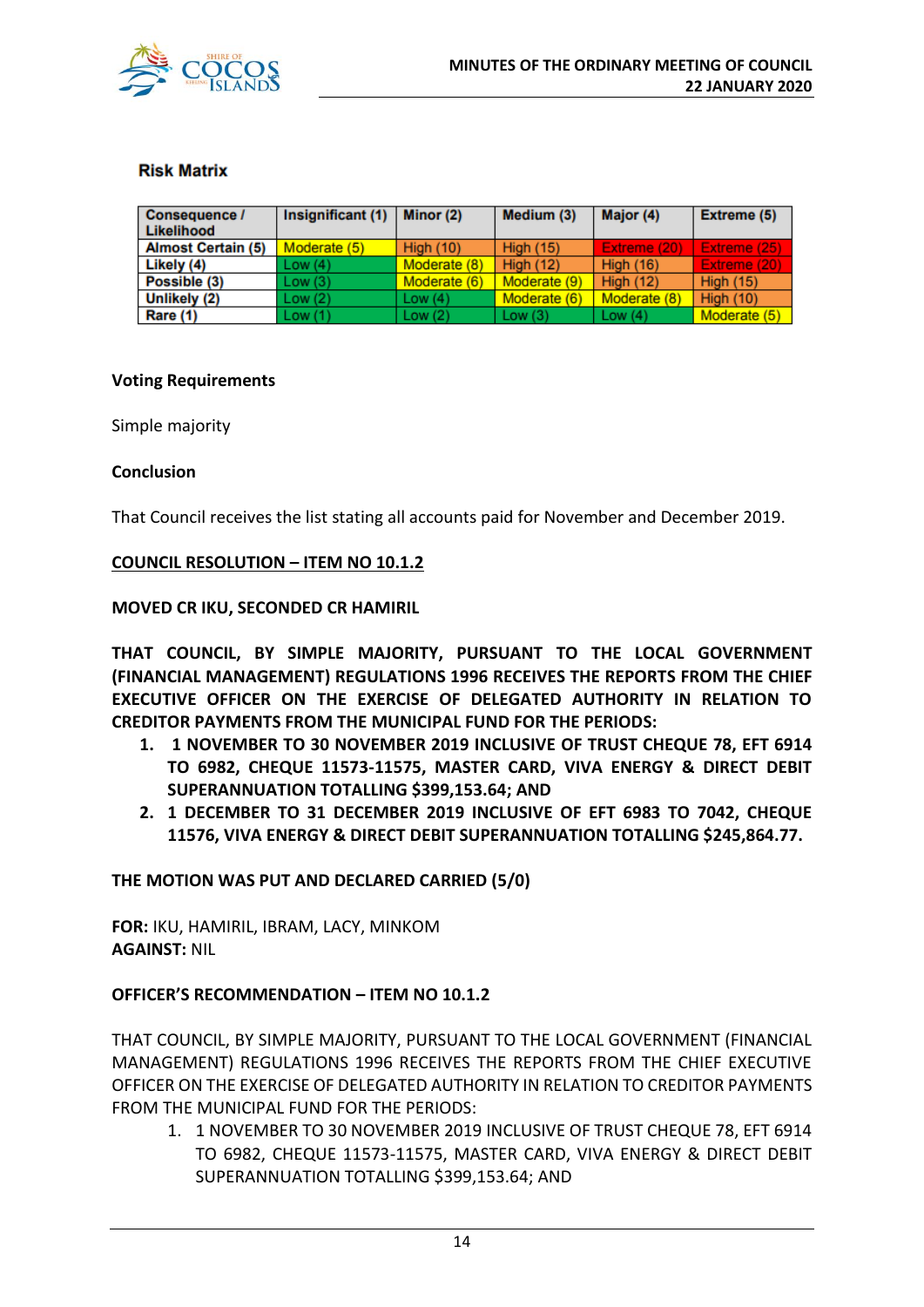

2. 1 DECEMBER TO 31 DECEMBER 2019 INCLUSIVE OF EFT 6983 TO 7042, CHEQUE 11576, VIVA ENERGY & DIRECT DEBIT SUPERANNUATION TOTALLING \$245,864.77.